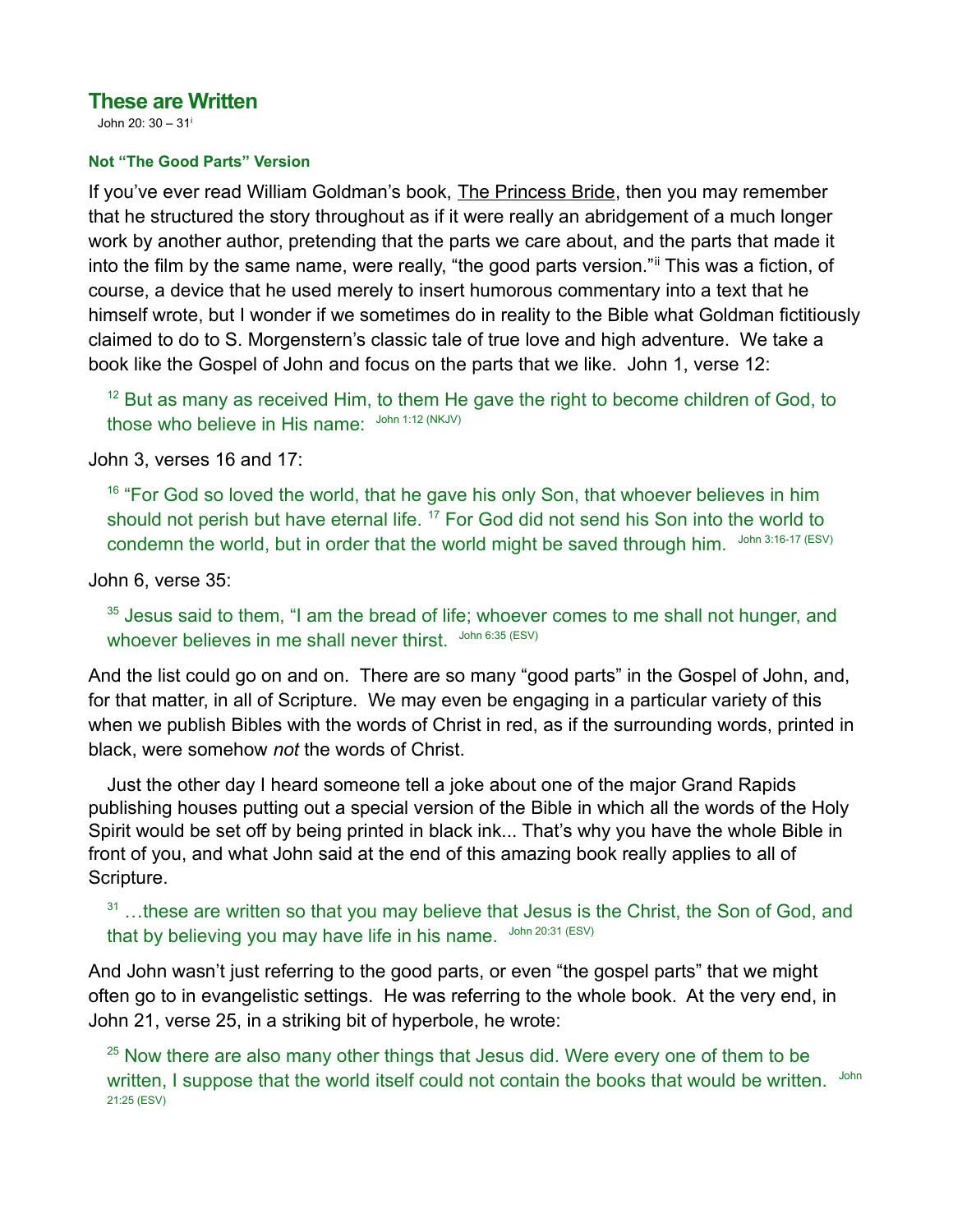So, not everything that Jesus said or did is in here, but again:

 $31$  ...these are written so that you may believe that Jesus is the Christ, the Son of God, and that by believing you may have life in his name. John 20:31 (ESV)

And by "these" he meant all of these. The good parts, like the one in which Jesus said,

 $37$  ... whoever comes to me I will never cast out.  $300 \text{ m}$  6:37 (ESV)

*and* the difficult parts, like six verses later where He said:

<sup>43</sup> ... "Do not grumble among yourselves. <sup>44</sup> No one *can* come to me

(no one is capable of coming to me)

unless the Father who sent me draws him... John 6:43-44 (ESV)

The first text is suitable for evangelism; so is the second. They are all "the salvation parts" as some are wont to say about certain texts.

31 …**these** are written…

(all of these are written)

so that you may believe that Jesus is the Christ, the Son of God, and that by believing you may have life in his name. John 20:31 (ESV)

### **The source of these things.**

Why is this so? Consider first of all **the source of these things**. This was identified by John in a follow-up letter to the Gospel.  $1^{st}$  John, chapter 1, verses  $1 - 3$ :

<sup>1</sup> That which was from the beginning, **which we have heard, which we have seen with our eyes, which we looked upon and have touched with our hands**, concerning the word of life— <sup>2</sup> the life was made manifest, and **we have seen it**, and testify to it and proclaim to you the eternal life, which was with the Father and was made manifest to us—  $3$ **that which we have seen and heard we proclaim also to you**, so that you too may have fellowship with us; and indeed our fellowship is with the Father and with his Son Jesus Christ.  $1$  John 1:1–3 (ESV)

So, John makes clear that he was an eyewitness to "these" things. He wrote what he had "seen and heard". He proclaimed the message of Christ based on his own experience of Christ, as did Peter who wrote:

 $16$  For we did not follow cleverly devised myths when we made known to you the power and coming of our Lord Jesus Christ, **but we were eyewitnesses of his majesty**. <sup>17</sup> For when he received honor and glory from God the Father, and the voice was borne to him by the Majestic Glory, "This is my beloved Son, with whom I am well pleased," <sup>18</sup> we ourselves heard this very voice borne from heaven, for we were with him on the holy mountain. <sup>19</sup> And we have the prophetic word more fully confirmed, to which you will do well to pay attention as to a lamp shining in a dark place, until the day dawns and the morning star rises in your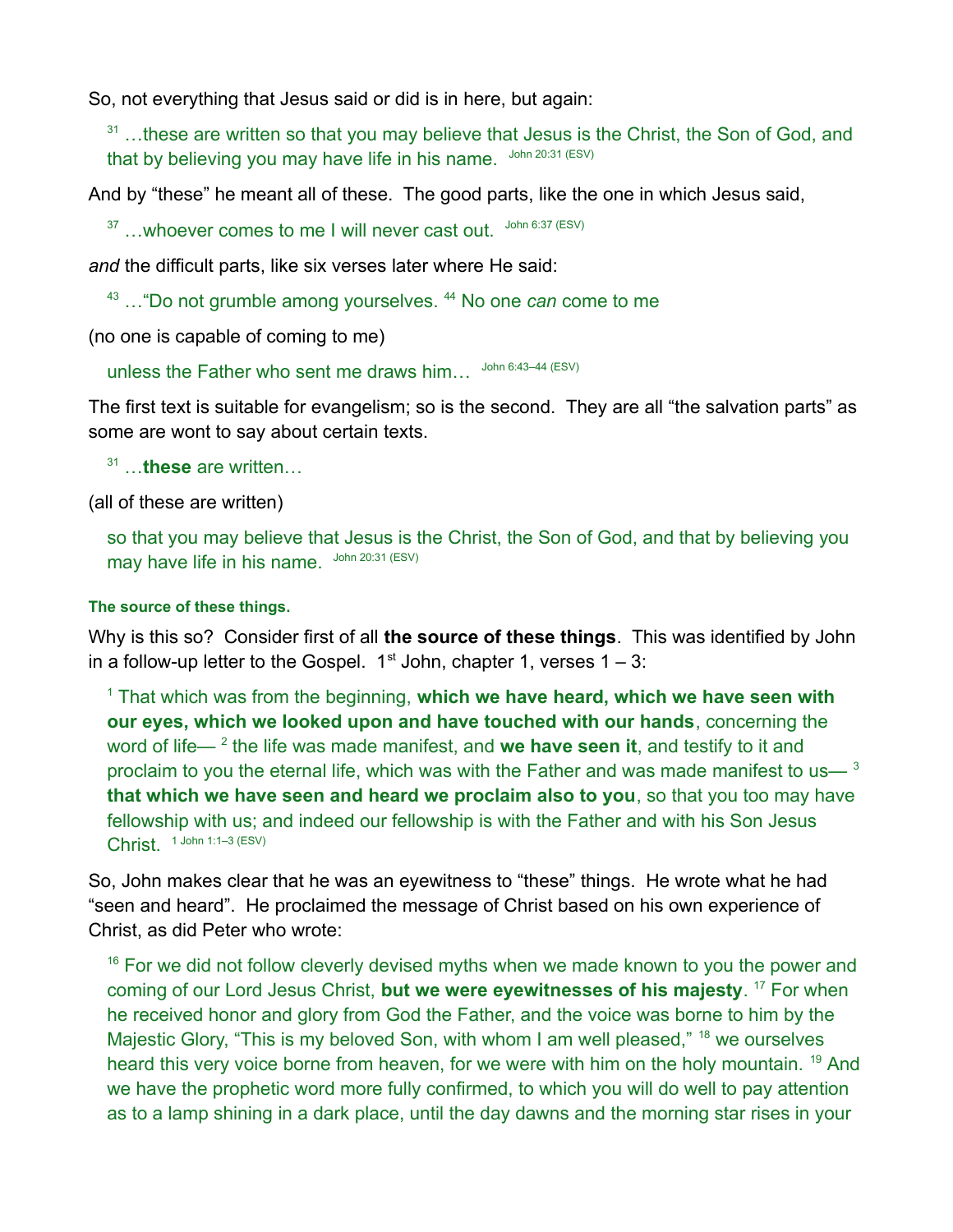hearts, <sup>2 Peter 1:16–19 (ESV)</sup>

But if we're paying attention, the reason that we know the substance of their experience is because they wrote it down, and it's worth noting that they did not say, "Now that I have shared *my* experience of Christ with you, go and do thou likewise..." In the very same text just quoted, Peter went on to say,

<sup>20</sup> knowing this first of all, that no prophecy of Scripture comes from someone's own interpretation.  $21$  For no prophecy was ever produced by the will of man, but men spoke from God as they were carried along by the Holy Spirit.  $2$  Peter 1:20-21 (ESV)

So, when we talk about the source of "these" things that have been

 $31$  ...written so that you may believe...  $31$  John 20:31 (ESV)

we're talking about the **inspiration** of Scripture. We're talking about the Holy Spirit. Article 3 of the Belgic Confession puts it like this:

<span id="page-2-0"></span>We confess that this Word of God was not sent nor delivered by the will of men, but that holy men of God spoke, being moved by the Holy Spirit, as Peter says.<sup>[iii](#page-4-2)</sup>

This is the source of Scripture.

... men spoke from God as they were carried along by the Holy Spirit. <sup>2 Peter 1:20-21 (ESV)</sup>

### **The authority of these things**

And that explains the authority of these things. The word "authority" itself says it all. It comes to us by way of Old French from the Latin, "auctoritatem", which is itself derived from from the word "auctor", meaning "master, leader," and especially, "author".<sup>[iv](#page-4-3)</sup> So, the authority of Scripture is derived from the author of Scripture. The authority of the Word of God rests simply in the fact that it is indeed the word **of God.**

<span id="page-2-1"></span>Therefore we call such writings holy and divine Scriptures…And we believe without a doubt all things contained in them—not so much because the church receives and approves them as such but above all because the Holy Spirit testifies in our hearts that they are from God, and also because they pro[v](#page-4-4)e themselves to be from God.<sup>v</sup>

<span id="page-2-2"></span> $21$  For no prophecy was ever produced by the will of man, but men spoke from God as they were carried along by the Holy Spirit. <sup>2 Peter 1:20-21 (ESV)</sup>

<span id="page-2-3"></span>Afterwards our God—because of the special care he has for us and our salvation commanded his servants, the prophets and apostles, to commit this revealed Word to writing.<sup>[vi](#page-4-5)</sup>

To which we, as Peter said,

 $19$  ... will do well to pay attention as to a lamp shining in a dark place, until the day dawns and the morning star rises in your hearts,  $2$  Peter 1:19 (ESV)

Earlier in the Gospel of John, when many of Jesus' early disciples were turning back and not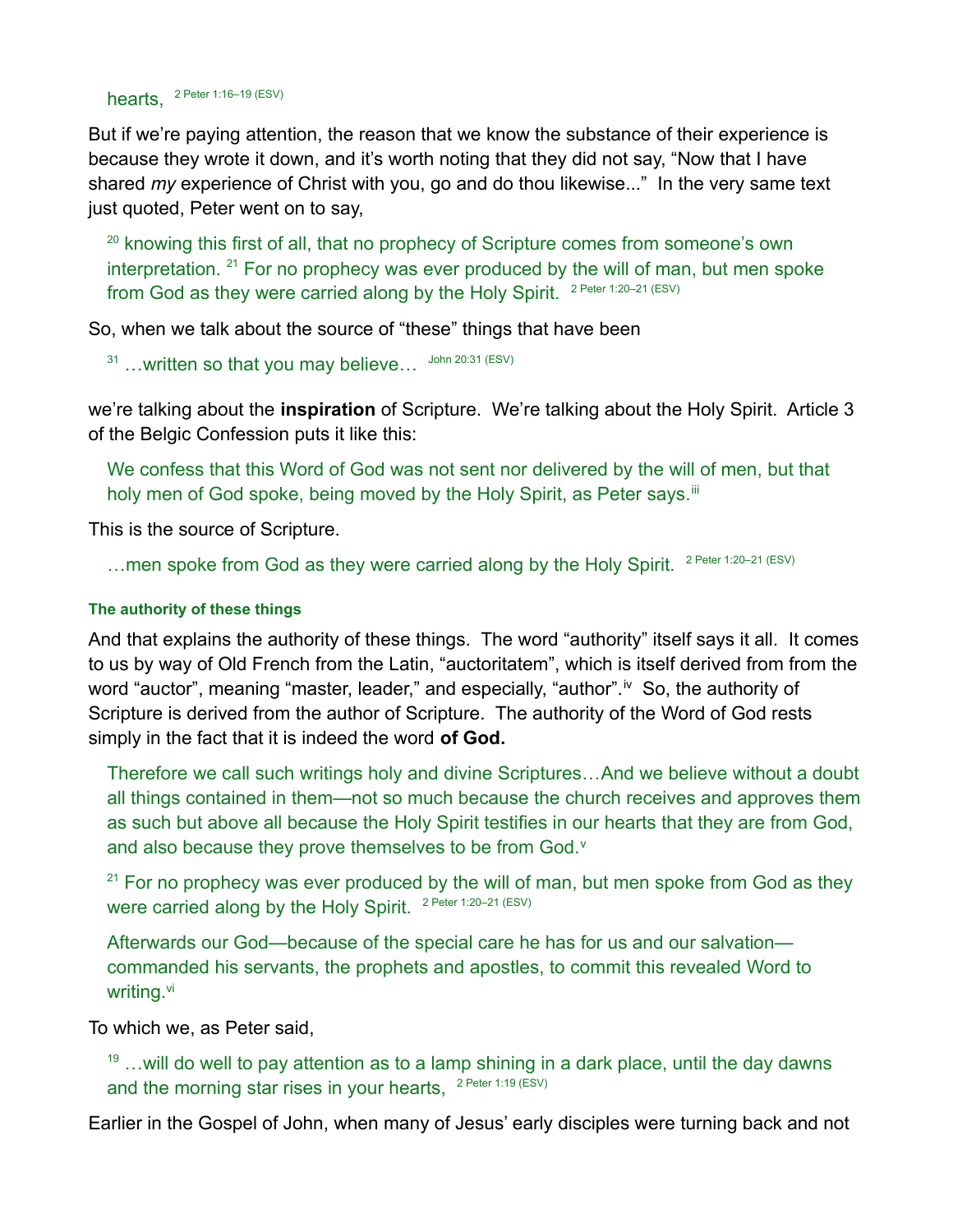following anymore, He turned to the twelve and said, "Do you want to go away as well?" Then:

<sup>68</sup> Simon Peter answered him, "Lord, to whom shall we go? **You have the words of eternal** life, <sup>69</sup> and we have believed, and have come to know, that you are the Holy One of God." John 6:68–69 (ESV)

## **The sufficiency of these things**

Which brings us to our third and final point this morning: the sufficiency of these things. We just read about this in Peter's reply in John 6:

"Lord, to whom shall we go? You have the words of eternal life..." John 6:68 (ESV)

It was in our text this morning too.

 $31$  ...these are written so that you may believe that Jesus is the Christ, the Son of God, and that by believing you may have life in his name. John 20:31 (ESV)

But the word "life" in this text is not limited to salvation after you die. In John 10, verse 10, Jesus said:

 $10$  ... I came that they may have life and have it abundantly.  $30\text{ m}$  10:10 (ESV)

Paul stated the principle as well, in  $2^{nd}$  Timothy, chapter 3, when he wrote to his "true child in the faith": Vii

<span id="page-3-0"></span> $14$  But as for you, continue in what you have learned and have firmly believed, knowing from whom you learned it <sup>15</sup> and how from childhood you have been acquainted **with the sacred writings**, which are able to make you wise for salvation through faith in Christ Jesus.

But again, that "salvation through faith" is bigger than simply heaven when we die. Paul went on:

 $16$  All Scripture is breathed out by God and profitable for teaching, for reproof, for correction, and for training in righteousness,

(all of this, so)

<sup>17</sup> that the man of God may be complete, **equipped for every good work**. <sup>2 Timothy 3:14–17 (ESV)</sup>

See, the word of God is not found merely in "the salvation parts" of Scripture—it is found throughout—and the life that we receive when we believe in Christ's name is eternal—yes but it is also comprehensive.

<sup>17</sup> that the man of God may be complete, **equipped for every good work**. <sup>2 Timothy 3:14-17 (ESV)</sup>

As it says in article 2 of the Belgic Confession:

<span id="page-3-1"></span>he [God] makes himself known to us more openly by his holy and divine Word, as much as we need in this life, **for his glory** and for the salvation of his own.<sup>[viii](#page-4-7)</sup>

And in article 7: